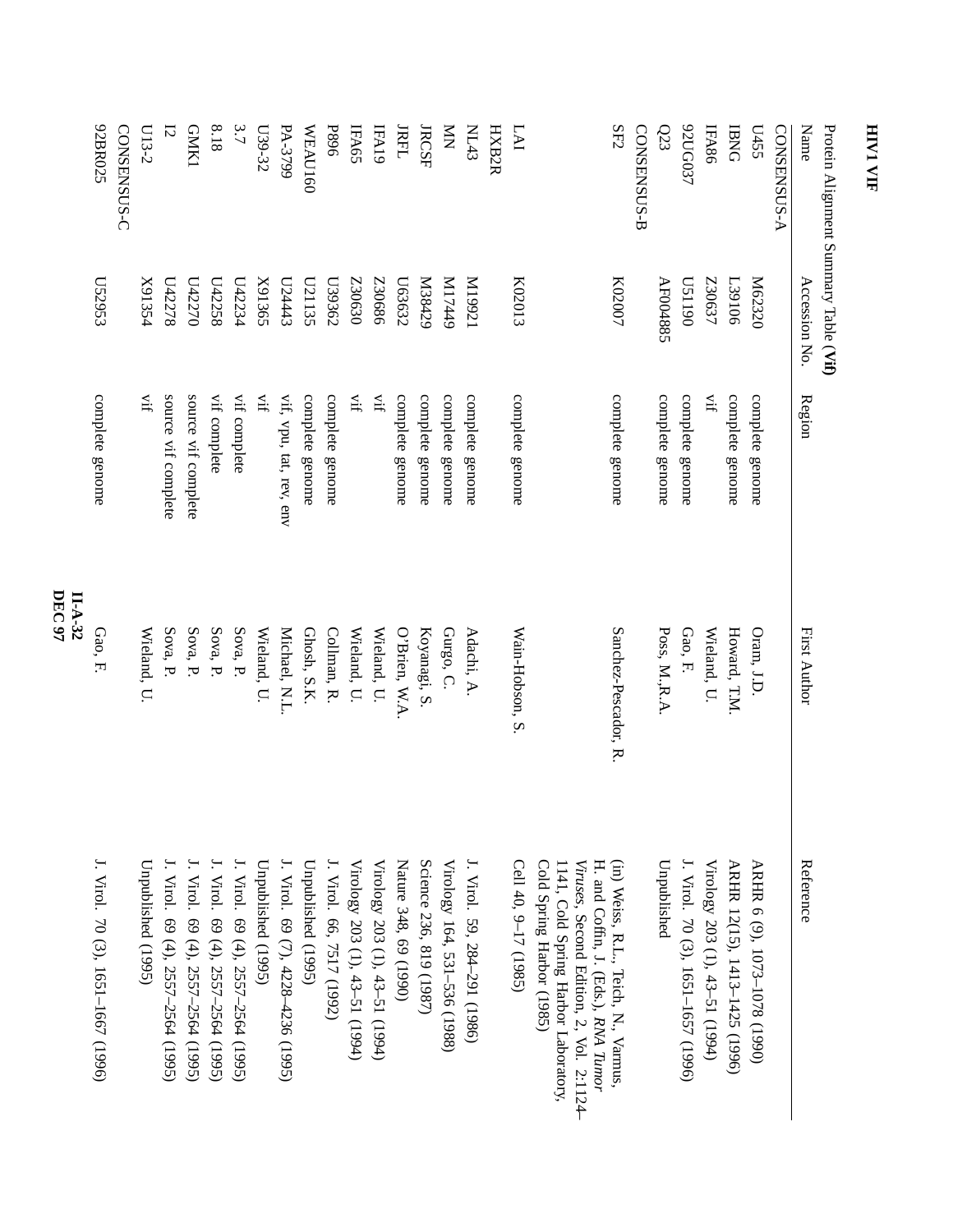| F<br>₹ |  |
|--------|--|
|        |  |
| ═      |  |

| <b>ETH2220</b>     | 0109tQ             | complete genome                                   | Salminen, M.O.        | ARHR 12(14), 1329-1339 (1996)      |
|--------------------|--------------------|---------------------------------------------------|-----------------------|------------------------------------|
| CONSENSUS-D        |                    |                                                   |                       |                                    |
| ELI                | K03454             | complete genome                                   | Alizon, M.            | Cell 46, 63-74 (1986)              |
| 9ZZZ               | M22639             | complete genome                                   | Theodore, T.          | Unpublished (1988)                 |
| 9Z                 | K03458             | pol, vif, vpr, tat, rev, vpu, env,<br>nef, 3' LTR | Srinivasan, A.        | Gene 52, 71-82 (1987)              |
| $U12-0$            | X91351             | È.                                                | Wieland, U.           | Unpublished (1995)                 |
| NOK                | K27323             | complete genome                                   | Spire, B.             | Gene 81, 275-284 (1989)            |
| 94UG114.1          | r <sub>28824</sub> | complete genome                                   | Gao, F.               | Unpublished                        |
| S808ZF8            | L88822             | complete genome                                   | Gao, F.               | Unpublished                        |
| CONSENSUS-E        |                    |                                                   |                       |                                    |
| 90CF402            | <b>U51188</b>      | complete genome                                   | Gao, F.               | J. Virol. 70 (3), 1651-1657 (1996) |
| CM240              | U54771             | complete genome                                   | Carr, J.K.            | J. Virol. 70 (9), 5935-5943 (1996) |
| <b>93TH253</b>     | 6811SQ             | complete genome                                   | Gao, F.               | J. Virol. 70 (3), 1651–1657 (1996) |
| CONSENSUS-F        |                    |                                                   |                       |                                    |
| 93BR020            | AF005494           | complete genome                                   | Gao, F.               | Unpublished                        |
| CONSENSUS-G        |                    |                                                   |                       |                                    |
| 92NG003.1          | U88825             | complete genome                                   | Gao, F.               | Unpublished (1997)                 |
| 92NG083.2          | <b>U88826</b>      | complete genome                                   | Gao, F.               | Unpublished (1997)                 |
| <b>CONSENSUS-H</b> |                    |                                                   |                       |                                    |
| 90CR056            | AF005496           | complete genome                                   | Gao, F.               | Unpublished                        |
| CONSENSUS-O        |                    |                                                   |                       |                                    |
| MVP5180            | L20571             | complete genome                                   | Gurtler, L.           | J. Virol. 68, 1581-1585 (1994)     |
| <b>ANT70C</b>      | L20587             | complete genome                                   | Vanden Haesevelde, M. | J. Virol. 68 (3), 1586–1596 (1994) |
| CONSENSUS-CPZ      |                    |                                                   |                       |                                    |
| <b>SIVCPZGAB</b>   | X52154             | complete genome                                   | Huet, T.              | Nature 345 (6273), 356–359 (1990)  |
| <b>SIVCPZANT</b>   | <b>U42720</b>      | gag, pol, vif, vpr, tat, rev, vpu,<br>partial env | Vanden Haesevelde.C.  | Virology 221, 346 (1996)           |
|                    |                    |                                                   |                       |                                    |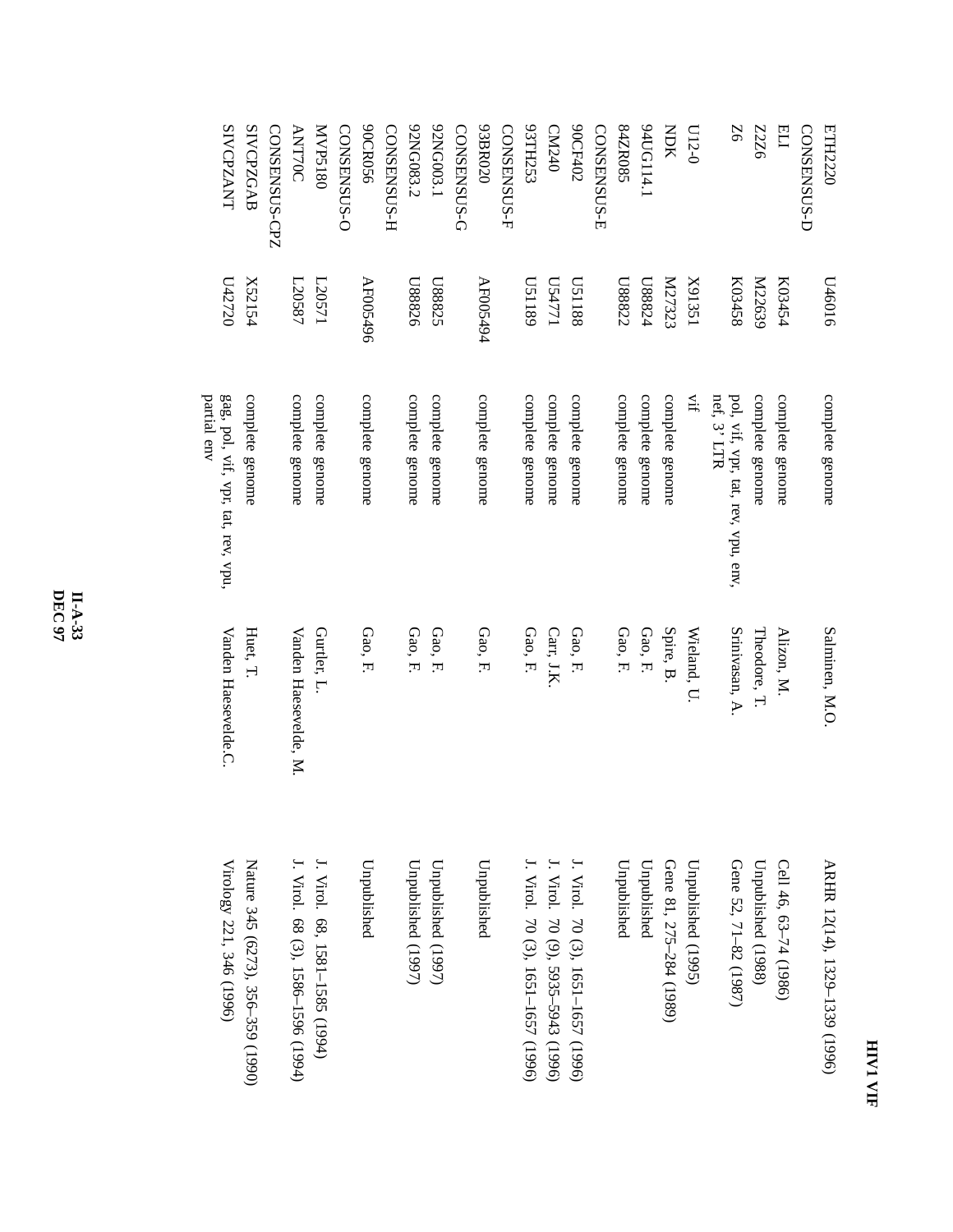**II-A-34**<br>DEC 97

| CPZGAB<br>CONSENSUS-CPZ<br>84ZR085<br>ЯQК<br>NL43<br>SF2<br>A-SUSMERNO<br>TAAAT<br>$113 - 2$<br><b>TXIME</b><br>$139 - 32$<br>SUSENS<br>E-SOS<br><b>U455</b><br>AVP5180<br>O-SOSENESNO<br><b>STH2220</b><br>CONSENSUS-C<br><b>IFA19</b><br>0LLM<br><b>IFA65</b><br>JRFL<br><b>JRCSF</b><br><b>HXB2R</b><br>1120<br>IA.<br>0 P Z M<br>$A - 3799$<br>LFA86<br>968<br>DNSENSUS-E<br>40G114<br>2UG037<br><b>OCR056</b><br>H-SOSNESNO<br><b>ONSENSUS-F</b><br><b>OCF402</b><br>922<br>Q-SQSNRESNO<br>2BR025<br>23<br>3BR020<br>STH <sub>253</sub><br>LICG<br>$\frac{1}{8}$<br>L                                                                                                                                                                                                                                                                                                                                                                                                                                                                                   | <b>VEAU160</b>                                                                                              |
|--------------------------------------------------------------------------------------------------------------------------------------------------------------------------------------------------------------------------------------------------------------------------------------------------------------------------------------------------------------------------------------------------------------------------------------------------------------------------------------------------------------------------------------------------------------------------------------------------------------------------------------------------------------------------------------------------------------------------------------------------------------------------------------------------------------------------------------------------------------------------------------------------------------------------------------------------------------------------------------------------------------------------------------------------------------|-------------------------------------------------------------------------------------------------------------|
| TASVG-IA<br>2332-32<br>부<br>Ĥ<br>D                                                                                                                                                                                                                                                                                                                                                                                                                                                                                                                                                                                                                                                                                                                                                                                                                                                                                                                                                                                                                           |                                                                                                             |
| QKVKA-N<br>QKVKA-N<br>QKVKA-N<br>ሻ<br>К-1<br>しここ<br>-<br>-<br>-<br>$\overline{X}$<br>Ż<br>I<br>Ż<br>Ż<br>Ř<br><b>K-TX</b><br>Ż<br>$A-N-$<br>N-d<br>$\mathcal{F}$<br>ı<br>Z<br>¦<br>¤<br>$-1$<br>Ł<br>$\frac{1}{4}$<br>ż<br>ź<br>ź<br>ź<br>ź<br>-¤−<br>ż<br>Ż<br>ᆽ                                                                                                                                                                                                                                                                                                                                                                                                                                                                                                                                                                                                                                                                                                                                                                                            | Pol                                                                                                         |
| - スードー シー シーンコート<br>$-7 - 7$<br>$-7 - N - N - N -$<br>÷<br>$\frac{1}{1}$<br><b>スースーカーカー 日内NI-NI</b><br>$-7$<br>ŕ<br>Y-I-R-<br>こーこうこうしょうこう<br>$I - V - R R - Q - I$<br>$-15M$<br>H<br>-<br>푸<br>$\overline{\lambda}$ –<br>피<br>H-HR-N-H<br>$\frac{1}{1}$<br>ζ.<br>$V - RR - S - -$<br>$2 - R R - 2 - -$<br>トローロー トロート<br>$N-B$<br>$-1$ $-1$ $-1$<br>$\tilde{\gamma}$<br>R-T---C<br>ດ<br>지<br>٦Ļ<br>RR-<br>ローマーロ<br>ဂု<br>Ω<br>Ω<br>⋒<br>$-9R-F$<br>$-KF-F$<br>– AN-R<br>$-$ NB $-$ F<br>$R - F$<br>AK-F<br>$SE-F$<br>$R - F$<br>$SR-F$<br>こう上<br>$-1$<br>님<br>-<br>$-9 - F$ .<br>トマー<br>$-1 - 7$<br>ーピーク<br>- 전면<br>$-L-K-$<br>⊹<br>피                                                                                                                                                                                                                                                                                                                                                                                                                         | MENENQANI KANDEN ELERE EREKEN EN EN KENNEN LONG SOMET ELERE EN ELERE ELERE ELERE ELERE ELERE ELERE E<br>cds |
| ង<br>먹<br>피<br>F-CR--KA-<br>$-1 - 1 - 1 - 1$<br>- ロ - H - - K -<br>-DCPN-K-<br>$-5 - F - K -$<br>$D - L - -K -$<br>ローセートドー<br>Ţ<br>$D - P - -K -$<br>D-R-FKV<br>$-R - K$ ?-<br>HPN-KVA--<br>$-5 - K -$<br>$-2 - 32 - 3 - 5 - 5 - 5$<br>- R – - K –<br>$-6 - KV -$<br>-R----V-<br>-R--KV-<br>-R--KV-<br>$-R-S-V$<br>-RN-?V--<br>$-6 - K\Lambda$<br>-R--K-<br>ャ<br>$-NA$ - $\delta$<br>$-NA - 0$<br>$RN - KN - 2N - 2N -$<br>÷<br>ا<br>÷<br>≍<br>$RN - V - S - Y -$<br>$R - K -$<br>ᡃᠣ<br>Д<br>1 – – – K–<br>$Z - 1 - 1 -$<br>N-KH-<br>ž<br>$N-\Delta$ -<br>$N-K-$<br>-kv-<br>$-7$<br>KKGE<br>╬<br>$\overline{\wedge}$<br>÷<br>Ģ                                                                                                                                                                                                                                                                                                                                                                                                                               |                                                                                                             |
| $\epsilon$ $-\lambda$ - $\epsilon$<br>FRDY.S--<br>$V-V$ . AHV-V-<br>こうこうこー しんしょうこう<br>й.<br>PTLDK-<br>þ<br>p<br>ë<br>p<br>母<br>Δ<br>p<br>ë<br>ë<br>ë<br>∪<br>$-\Lambda - \epsilon \epsilon \nabla$<br>$-5 -$<br>. AR .<br>. AR .<br>$.AR -$<br>$ADI-V-$<br>$AR - I - R$<br>$AR - V -$<br>$AP-I-K$<br>$AR-$<br>$-AR-$<br>AE<br>AR-?-R.<br>AR--VK-<br>$AB - V -$<br>$\overline{A}$<br>$AR-$<br>AE.<br>AR----R<br>$A--VK-$<br>$AR - VR$<br>AM--VK<br>$AR$ - - $-K$ -<br>AR-<br>$AE -$<br>$AR - TV -$<br>$AR - A -$<br>$A -$<br>дe<br>ARI-VR-<br>AR-<br>$Ax - -YK -$<br>AR-<br>AR-?-<br>ARI-<br>$AR--VR$<br>∀−<br>$AT-TRA$<br>$AR - VR$ .<br>$AR - VR$<br>AR--VR<br>A-i<br>$A$ --<br>$-LV$ -<br>$\overline{\mathrm{A}}$ –<br>눠                                                                                                                                                                                                                                                                                                                                   |                                                                                                             |
| $-A-SP$<br>ن-<br>ت<br>$-MD$ -<br>ਚ⊿−<br>$\bar{H}^-$<br>÷P<br>ငှ<br>ż<br>ż<br>ή.<br>Ż<br>Ż<br>Ò<br>خ×.<br>ή<br>-47<br>к<br>ငှ<br>$\frac{1}{2}$<br>-- K -<br>$-K - -5 -$<br>-<br>H--O--H<br>÷<br>∽<br>KE<br>₹-<br>К-<br>$\frac{1}{2}$<br>÷,<br>ů<br>K -<br>주<br>$-$ EH-<br>ė<br>ů<br>님<br>변<br>휴<br>国<br>国<br>⊅<br>۰J<br>固<br>国<br>$Q$ -H.<br>φ<br>$\pm$<br>$\pm$<br>÷<br>ャー<br>卞<br>±<br>ե<br>÷<br>÷<br>ŧ<br>፰<br>Ė<br>Ξ<br>Ħ                                                                                                                                                                                                                                                                                                                                                                                                                                                                                                                                                                                                                                 | THOTITYNGTITYSSIS ADGHITQOGYOTENNEKÖKXGLOLODTYDDYTHIYIHLADGHITYNSYTHTONALITATY                              |
| ή<br>ن-<br>ا<br>Ю<br>$CGK-T-$<br>$-1 - -1$<br>$QRKS---I---I$<br>$QRK? --- I --- I --- I$<br>- B-------<br>- R--<br>--<br>HE<br>$-$ B <sup>--</sup><br>- B--<br>- 比-<br>ー<br>トー<br>------------<br>$-1$<br>$-9K -$<br>$-5$<br>$-7$<br>$-7K$<br>$-7$<br>$\frac{1}{1}$<br>$-7 - 7$<br>$-5$<br>$-1 - 2 - 1$<br>m--<br>$-7$<br>…<br>下<br>$-5$<br>ードー<br>$-KK$ – $-$<br>$-5$<br>$-15K - 1$<br>$-25$<br>$-5K$ – –<br>$-4K$<br>QRK--<br>$LRS-N--$<br>$LGS-V--$<br>$-5C - 2 - - -$<br>TKK-K--<br>LK----<br>다<br>- -<br>-- 75<br>I<br>I<br>Í                                                                                                                                                                                                                                                                                                                                                                                                                                                                                                                           | Indorphi<br>ic region                                                                                       |
| $-9 - -F - T - T - 9$<br>$-9 - -3 - -3 - 3 - 2$<br>QG--R---H--G--<br>$-G - -I - -I - -G -$<br>YKE-K--H--ET--RM--<br>QRK-------<br>ì<br>Ť<br>$\begin{array}{c} 1 \\ 1 \\ 1 \end{array}$<br>$\frac{1}{1}$<br>$\frac{1}{1}$<br>п<br>1<br>$-111 -$<br>$\frac{1}{1}$<br>÷<br>ا<br>п<br>j.<br>ı<br>$H - H - H - H - H - H - H$<br>T<br>$\frac{1}{2}$<br>$-5-5$<br>$E-G--$<br>$---52 - -12 - -$<br>٦.<br>ှု<br>$\frac{1}{1}$<br>$\frac{1}{\Omega}$<br>$-1$<br>ှ<br> <br><u>ဂ</u><br>ဂ္<br>ဂ္<br>ဂု<br>ဂု<br>Φ<br>団<br>변<br>ဂှ<br>Н<br>ł<br>т<br>$\overline{\phantom{a}}$<br>$rac{1}{1}$<br>–<br>K––––<br>ー<br>トー<br>$\frac{1}{1}$<br>エート<br>コート<br>H<br>-<br>1                                                                                                                                                                                                                                                                                                                                                                                                      |                                                                                                             |
| -- 2 -- - - XHM - - - 2 -<br>-R----HY---<br>$\mathbf{I}$<br>$-$ XHM $-$<br>$- -X -N -$<br>$- -X -N -$<br>$-1 - 2 - 1$<br>$-$ LHM $-$<br>$---KHM -$<br>$-KHM -$<br>$- - X - W -$<br>$-1 - 2 - 1 - 1$<br>$-1 - 2 - 1 -$<br>$-X - M -$<br>$- - K H - -$<br>$-0x-0---1---$<br>$---XHM$<br>$- - - 2 - 222 - - - - - 2 - 22$<br>$-11X - 1 - 12Y - 1 - 12Y - 1$<br>-- HT -- T -- T --<br>$-1 - X - 1$<br>$-752 -$<br>$-1 - 2 - -1 - -1 - -2 - -$<br>$-KH$<br>$-HX - H - -D - -I$<br>$-4A +$<br>$-LX - -$<br>$\frac{1}{1}$<br>$-11X - 2 - 5 - 5$<br>$-1 - 1 -$<br>$-KH$<br>$- -X$ -<br>$- -X - -$<br>$- -X - -$<br>$-K--$<br>$-1 - 7 -$<br>$-HI$<br>$-7 - 7 - 7$<br>$-1 - 1 -$<br>$- H -$<br>$-X--$<br>$-LH-$<br>$-7 -$<br>$-X$ H<br>$-750$<br>$-1 - 2D - - - -$<br>$---A---$<br>$--A--$<br>$-1$<br>$-1$<br>$-1$<br>--A--<br>$-4-$<br>$-$ AD $-$<br>т<br>$---+--$<br>т<br>1<br>$-1$<br>I<br>ı<br>$\frac{1}{\sqrt{2}}$<br>т<br>ţ<br>1<br>п<br>1<br>۱<br>م<br>÷-<br>j<br>÷<br>I.<br>т                                                                                  |                                                                                                             |
| -- A-H--- R--<br>$-10 - 1 - 1 - 1 - 1 - 0$<br>$-1 - 2 - - -$<br>$-1$ - $-1$<br>$\frac{1}{1}$<br>$-K - 1$<br>$-K-T$ – K $-1$ – ON<br>ł<br>$- -K - - - -K -$<br>$-K--$<br>ŧ<br>ł<br>l,<br>j.<br>l.<br>ーK--<br>ł<br>ł<br>$\frac{1}{1}$<br>ŧ<br>ł<br>Ť.<br>Ť.<br>$R$ -<br>$3 - 2 - -6$<br>K------<br>K--<br>$-5$<br>$\overline{X}$<br>$-7$<br>$K$ -<br>$K$ --<br>$-7$<br>추<br>K-----?R<br>$\frac{1}{2}$<br>$K-L$ -L-LR<br>$D - L - - R$<br>$K---OV$<br>$KS = -1$<br>-------<br>K-------<br>$K-L$ -L-1---<br>$K-L$ -L-1---<br>K--<br>R--<br>*<br>ا<br>$-7$<br>$-7$<br>$K$ --<br>K------<br>ςi<br>ŧ<br>$K--V-QV$<br>$K----QV$<br>К--<br>$-1$ $-1$ $-1$ $-1$ $-1$ $-1$<br>т<br>ł<br>$--QR$<br>$-ERV$<br>--- K<br>$\Delta\delta$ --<br>$A\delta$ -<br>ł<br>$-$ R $-$<br>J.<br>$\frac{1}{1}$<br> <br> -<br> <br>$-$ RI<br>÷,<br>$-EMV$<br>$- - 21$<br>$\frac{1}{1}$<br>$-$<br>RV.<br>ЯK.<br>Ó.<br>四尺<br>$\frac{1}{2}$<br>ÓR.<br>ら<br>R<br>$\overline{\phantom{a}}$<br>Ė<br>$\frac{1}{\pi}$<br>1<br>ЯŘ<br>Οr<br>Γ<br>$\mathsf{H}$<br>$\mathsf{H}$<br>$\mathsf{H}$<br>Н |                                                                                                             |
| $127$<br>128<br><b>115</b><br>$\frac{128}{128}$<br>128<br>128<br>128<br>128<br>128<br>$128$<br>$127$<br>128<br>128<br>128<br>129<br>128<br>128<br>ETT<br>128<br>128<br>128<br>128<br>128<br>128<br>128<br>128<br>128<br>128<br>128<br>128<br>125<br>114<br>128<br>128<br>127<br>128<br>128<br>128<br>$\frac{128}{128}$<br>$\frac{128}{128}$<br>128<br>128<br>128<br>$-30$<br>$\frac{7}{3}$                                                                                                                                                                                                                                                                                                                                                                                                                                                                                                                                                                                                                                                                   | 128                                                                                                         |

## HIVI VIF